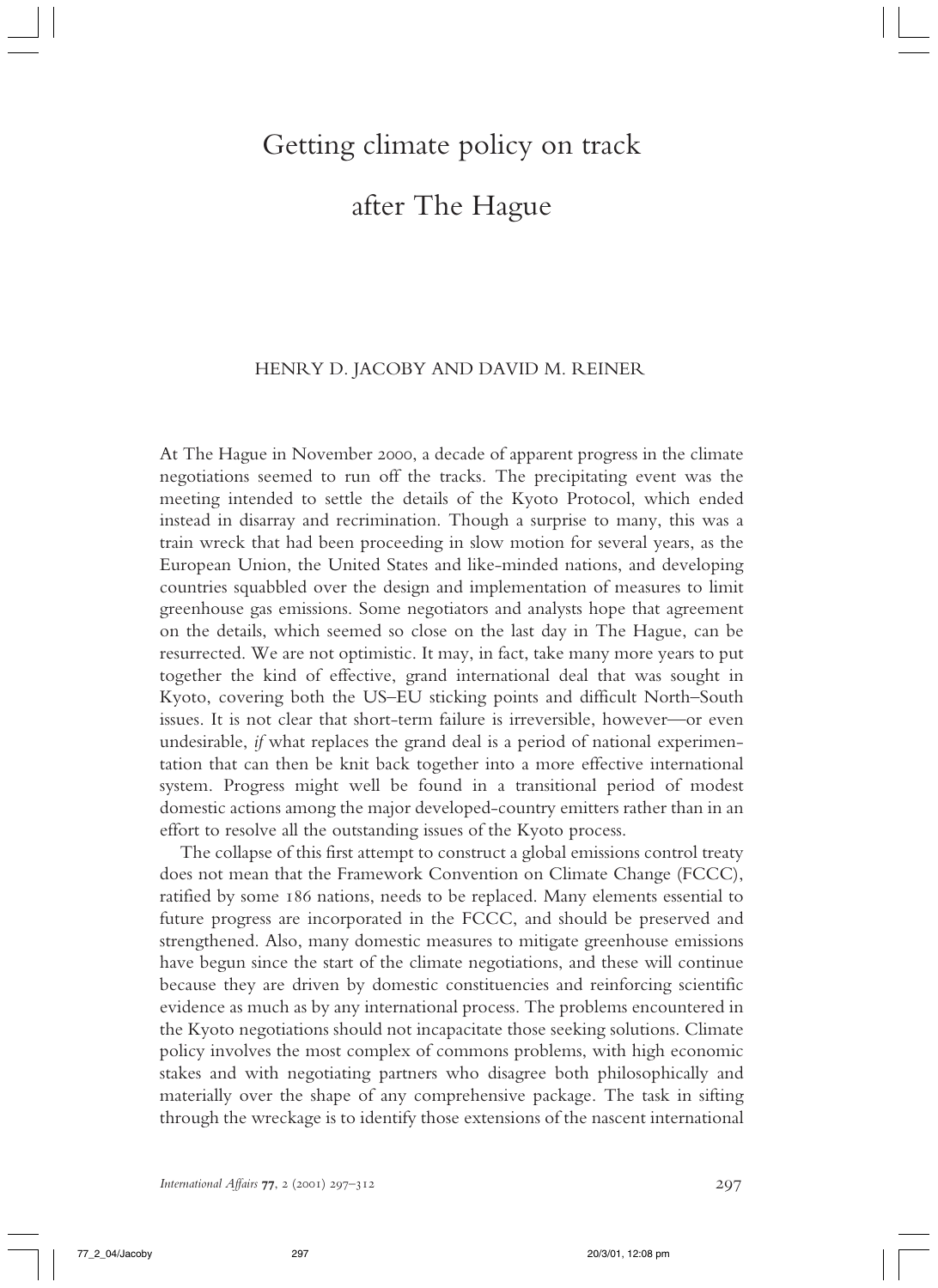regime on which agreement might now be reached. Particularly important are those next steps that will aid national governments seeking convergence of approaches —if not in the short term via a wide-ranging international treaty, then eventually as national systems interact and demands grow for greater coordination.

To prepare for discussion of possible ways forward, we begin with our interpretation of the history of the climate negotiations. We trace the sequence of events from the FCCC signed at the Rio Earth Summit in 1992, through crucial decisions reached in Berlin in 1995 and at the Kyoto meeting in 1997, and finally to the debacle in The Hague. In this process, the negotiators attempted to establish the long-term architecture of an emissions control pact among countries with very different political institutions and economic circumstances, and at the same time tried to set stringent targets for short-term action.<sup>I</sup> They appear to have been too ambitious. The process never dealt adequately with developing country issues, and in setting targets they ran far ahead of domestic support in key countries.

Against this background, we turn to an exploration of next steps in the international process. One conclusion is that the international discussions need to give serious attention to the prospect that mitigation actions will proliferate and deepen even without common agreement, as nations develop their own definitions, policy measures and market institutions. While modest, but important, short-term actions will proceed on a nation-by-nation basis, the public goods nature of the climate problem means that any meaningful long-term response will ultimately require agreement among nations over burdens and rules.<sup>2</sup> The question then is what, short of a Kyoto-style protocol, can be done *now* to facilitate consistency later. Clearly, creative thought is needed, perhaps on a less grand scale than in recent years, to guide inevitable mitigation activities in more-or-less coherent directions, in the hope that tighter coordination will emerge.

## **The path from Rio to The Hague**

#### *From Rio to Kyoto*

Drawing on the earlier success of the Vienna Convention on the Protection of the Ozone Layer and its Montreal Protocol, the early climate negotiators envisioned a weak framework agreement that would be followed a few years later by a legally binding Protocol with tough commitments to emissions control.<sup>3</sup> The extrapolation from ozone to climate was a natural one because many of the diplomats and environmental officials negotiating the FCCC were at the same

<sup>1</sup> See Henry D. Jacoby, Ronald G. Prinn and Richard Schmalensee, 'Kyoto's unfinished business', *Foreign Affairs* 77: 4, July/August 1998, pp. 54–66. <sup>2</sup> For example, stabilizing atmospheric concentrations would require a reduction in global emissions

substantially below current levels, necessitating some form of global burden-sharing agreement. <sup>3</sup> Richard E. Benedick, *Ozone diplomacy* (Cambridge, MA: Harvard University Press, 1998).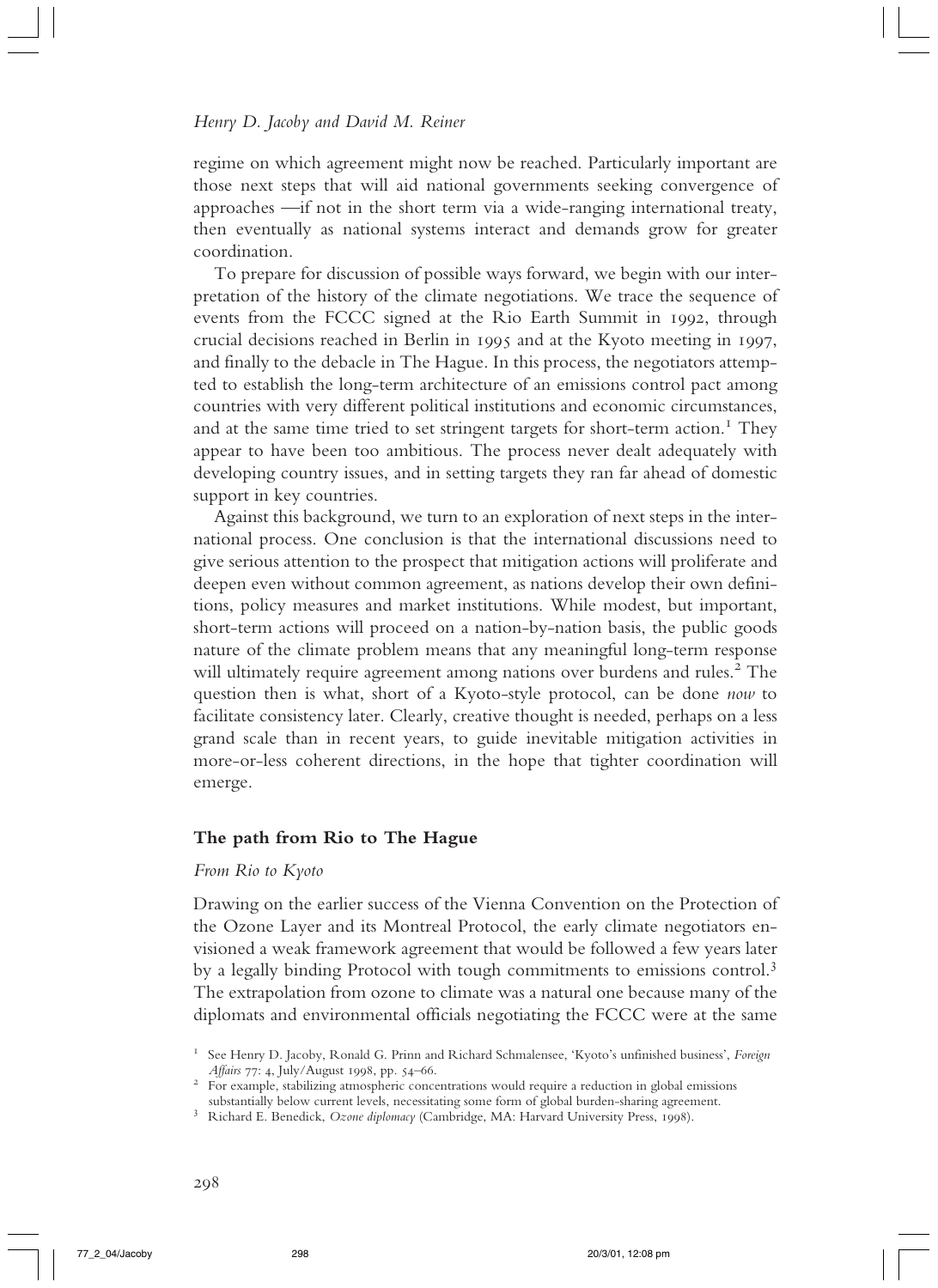time putting the finishing touches to amendments to the Montreal targets.<sup>4</sup> In fact, the Vienna–Montreal model provided a 'go-slow' alternative to European proposals for an immediate parallel effort to develop a binding protocol.<sup>5</sup>

In the FCCC, nations agreed on a long-run goal of stabilizing atmospheric concentrations at a level that would 'prevent dangerous anthropogenic interference with the climate system'. Also central to the climate regime was the call for 'common but differentiated responsibilities' among nations. The Annex I nations, or the more advanced states, would 'take the lead' in reducing emissions, while non-Annex I parties, or developing nations, were committed to monitoring and reporting emissions. After much resistance to binding emissions limitations by the US administration of George H. W. Bush, a 'voluntary aim' was included to return Annex I emissions to 1990 levels by 2000. As an indication of the FCCC's mildness, the US Senate, which is seen by some as the most difficult obstacle to the Kyoto Protocol, ratified the Framework Convention by a voice vote without debate or dissent. Indeed, the United States was the first industrialized nation to ratify the FCCC.

The first Conference of Parties to the FCCC (COP-1), meeting at Berlin in 1995, created the Ad Hoc Group on the Berlin Mandate (AGBM) to negotiate a legally binding instrument to reduce emissions, specifying that it should conclude its work within two years, in time for COP-3 in Kyoto. In spite of initial misgivings by some, the negotiators followed the precedent set by the voluntary aim agreed at Rio, endeavouring to agree to national emissions reductions below the same base year of 1990. They also decided not to discuss any sort of binding commitments from developing countries, effectively splitting the world along the Annex I/non-Annex I divide. The United States and Japan, which had been the most reluctant to embrace such an approach, nevertheless acquiesced at COP-2 in Geneva. At the time, US Under Secretary of State Timothy Wirth recommended 'that future negotiations focus on an agreement that sets a realistic, verifiable and binding medium-term emissions target…met through maximum flexibility in the selection of implementation measures'.6 The main storyline of the next five years might be summarized as an effort by Europe to force the United States to accept a fossil emissions target while resisting efforts to enshrine the flexibility that would help reduce the cost of such a commitment and increase the likelihood of ratification.

The divisions between the EU and the core of the loosely organized 'Umbrella Group' (United States, Japan, Canada, Australia, Norway, and New Zealand and Iceland; more recently expanded to include Russia and Ukraine) reflected differences in national circumstances and institutions. With keen media attention devoted to the climate issue in key member states, the EU treated the

<sup>4</sup> See e.g. David A. Wirth and Daniel Lashof, 'Beyond Vienna and Montreal: multilateral agreements on

greenhouse gases', *Ambio* 19, Oct. 1990, pp. 305–10. <sup>5</sup> Gareth Porter and Janet Welsh Brown, *Global environmental politics*, 2nd edn (Boulder, CO: Westview

Press, 1996), pp. 94–6. <sup>6</sup> Quoted in Michael Grubb with Christiaan Vrolijk and Duncan Brack, *Kyoto Protocol: a guide and assessment* (London: Royal Institute of International Affairs, 1999), p. 54.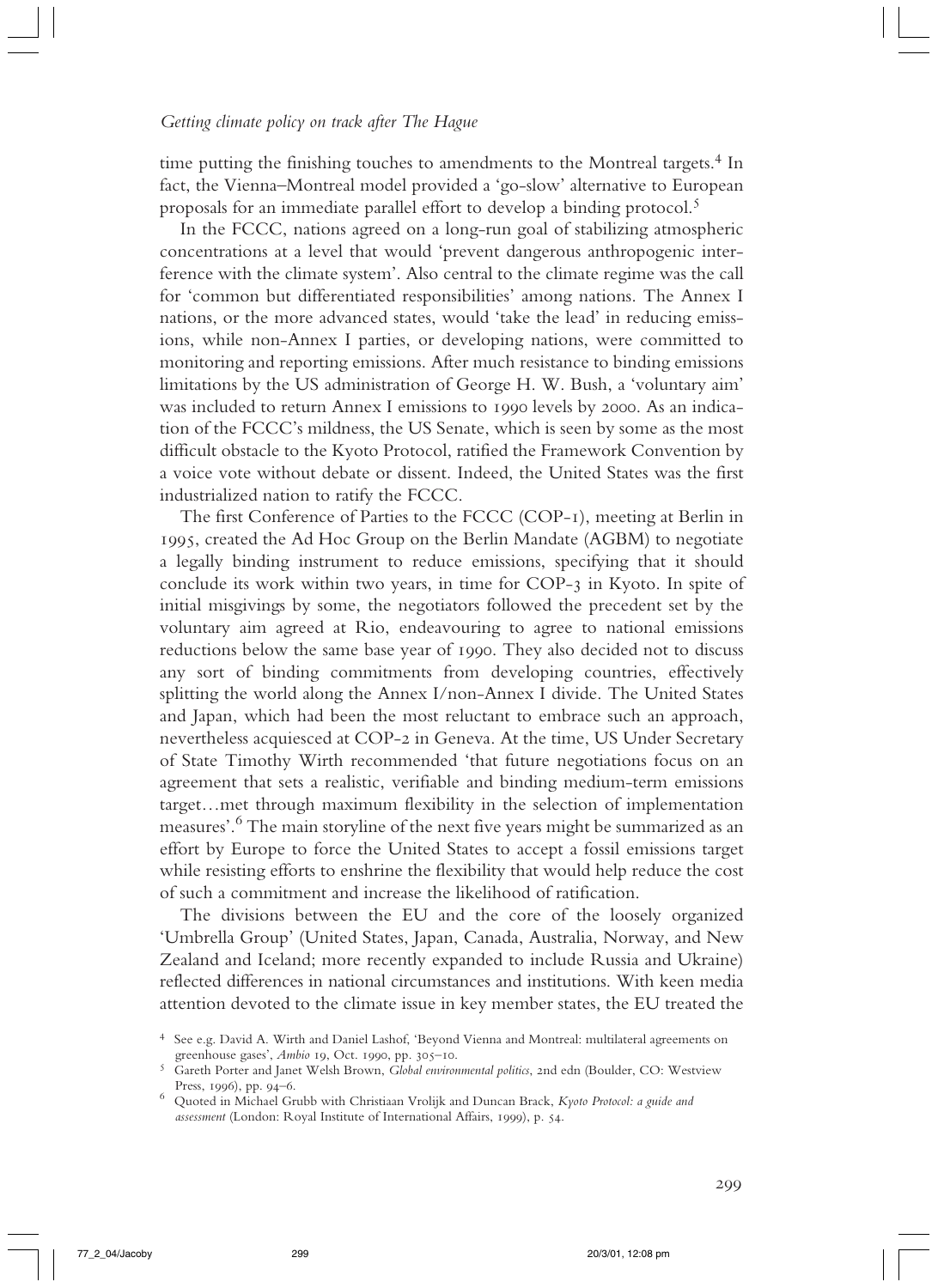climate negotiations as an opportunity to further the post-Maastricht project of greater harmonization and speak with one voice on the world stage. In the AGBM negotiations, the Europeans fought hard for a list of specific policies and measures, including energy or carbon taxes. National commitments were facilitated by an EU-wide burden-sharing arrangement (the 'EU bubble'), whereby the emissions of poorer nations such as Spain and Greece were to be allowed to grow, compensated for by steeper reductions among better-positioned and wealthier member states such as Britain and Germany. Unlike many nations, such as the United States and Japan, that are represented by their foreign ministries, the EU countries were led in the negotiations by their environment ministers, resulting in a further toughening of Europe's negotiating position.<sup>7</sup>

In contrast, the Umbrella Group wanted flexibility to help its members meet any emissions targets by using mechanisms that would allow it to carry out emissions reductions abroad, and by crediting carbon 'sinks' in forests and agricultural soils. The Clinton administration was averse to energy taxes after a bitter budget dispute in 1993, and faced on the one hand congressional questioning of the validity of the science of climate change and on the other a dearth of media attention to encourage action. In advance of the Kyoto meeting, the US Senate, which would need to ratify any protocol by a two-thirds majority, passed the non-binding Byrd–Hagel resolution, by a vote of 95–0, opposing any climate treaty that would harm the US economy or that omitted commitments from developing countries in the same compliance period. A collection of US industries, labour unions and agricultural interests also weighed in with an advertising campaign that decried the exclusion of developing countries from binding commitments as a threat to US export competitiveness.

Unfortunately, throughout the AGBM process and beyond, the focus on reducing emissions below 1990 levels served to reinforce national positions and exacerbate differences. Several key EU nations benefited from the 1990 base year, for reasons unrelated to climate. Reunification saw German emissions fall by some 15 per cent overall as inefficient East German industries were shuttered, and Britain was helped by the 'dash to gas' as its electric sector converted from coal to recently discovered North Sea natural gas, after the defeat of the coalmining unions. Moreover, overall EU economic growth was substantially lower than in the United States. With a few exceptions, such as the Netherlands and Denmark, which saw rapid growth in emissions throughout the 1990s, EU member states could plausibly believe that they were in a position to meet their bubble-adjusted Kyoto targets with domestic actions, even though independent analyses of national programmes cast doubt on this article of faith.<sup>8</sup>

In contrast, the American economy boomed through most of the 1990s and, in spite of a long recession, Japanese emissions also rose as energy consumption

<sup>7</sup> Eugene B. Skolnikoff, 'Same science, differing policies; the saga of global climate change', MIT Joint

 $8$  John Gummer and Robert Moreland, 'The European Union and global climate change: a review of five national programmes', Pew Center on Global Climate Change, Washington DC, June 2000.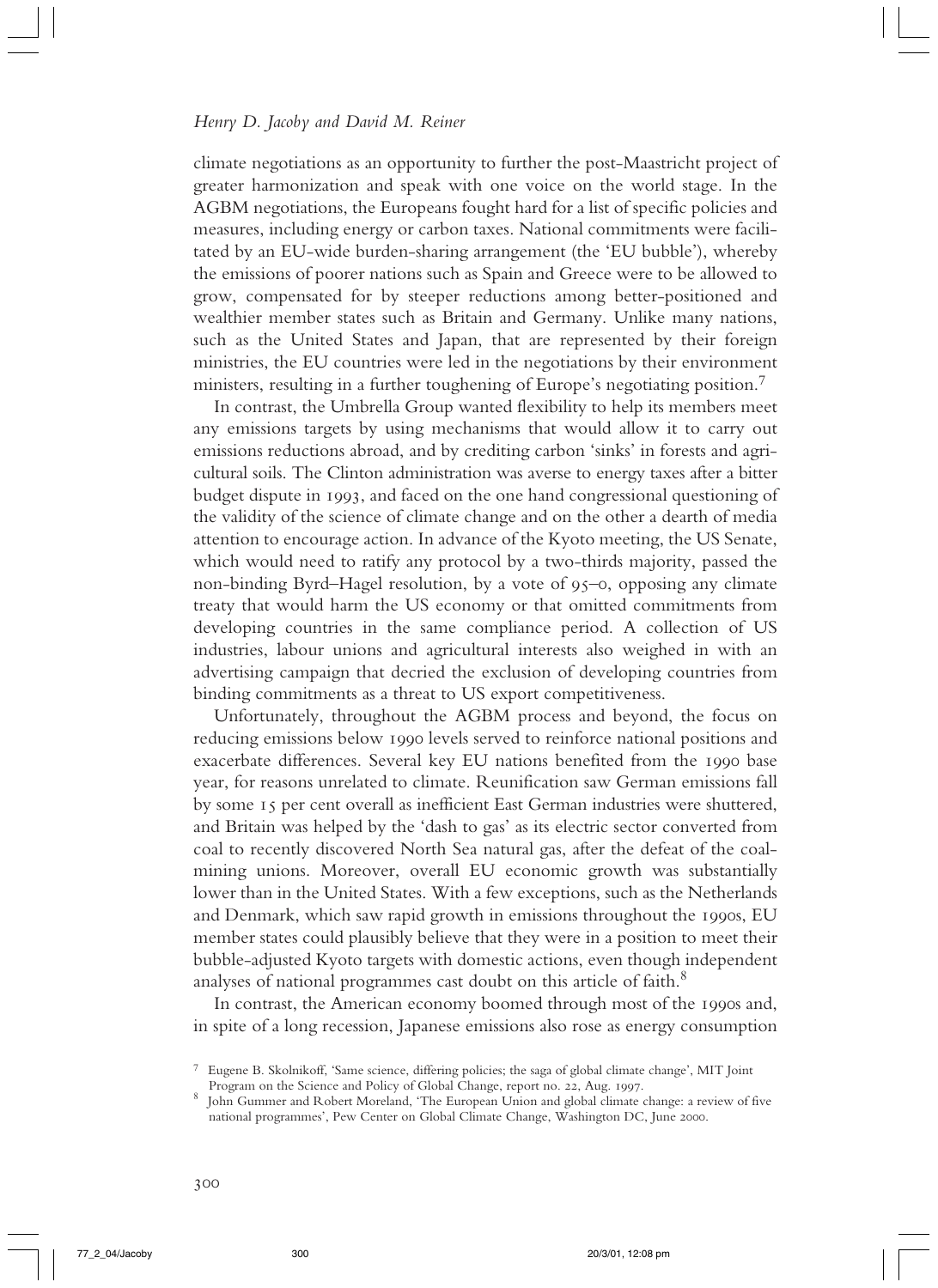increased from very low per capita levels in the transportation and residential sectors. Other Umbrella Group members saw similar growth in emissions, so that by the time of the Kyoto negotiations in 1997, most were  $5$ –10 per cent above 1990 levels. Thus, nations inclined to call for tougher measures were slated to have the easier time meeting them.

At Kyoto, the primary focus was on these target numbers. As the chief US negotiator Stuart Eizenstat noted, 'single percentage points took on almost cosmic proportions.'9 In the end, the EU assumed a commitment to reduce emissions 8 per cent below 1990 levels by 2008–12, the United States accepted –7 per cent and Japan and Canada –6 per cent. The closeness of target percentages among most of the developed nations, even when they implied different levels of effort, was facilitated by tentative agreement (subject to approval of the rules) to include mechanisms that offered flexibility in accomplishing the reductions, as sought by the Umbrella Group. After much acrimonious negotiation, the final text allowed for 'joint implementation' (JI) or project-based activities in other Annex I countries, a 'clean development mechanism' (CDM) to claim credit for projects carried out in developing countries, an emissions trading system for parties undertaking binding commitments, and credit for carbon sinks. Russia and Ukraine were given generous allocations that were unlikely to constrain emissions.

Agreement was also facilitated by a number of special circumstances: Raul Estrada, the chair of the AGBM negotiations, deftly pushed the negotiations forward; the British Deputy Prime Minister John Prescott, who was more sympathetic to American concerns, negotiated on behalf of the EU presidency; and US Vice President Al Gore flew to Kyoto to signal US desire for an agreement. Perhaps most importantly, nations avoided defining the rules associated with any of the flexibility mechanisms, allowing all sides to claim victory.

As a result, by the subsequent meeting of the parties at COP-4 in Buenos Aires, the parties could agree to little other than a list of the areas of conflict found throughout the Protocol text and a date for resolving them: COP-6 in late 2000 in The Hague. The three years from Kyoto to The Hague were frittered away, leaving negotiators with more issues outstanding at the opening of COP-6 than at the end of COP-3.

#### *Deadlock in The Hague*

Going into The Hague, many of the signs did not augur well for agreement. The Green Party environment minister, Dominique Voynet, negotiated on behalf of France, which held the EU presidency, while Germany was represented by Jürgen Trittin from the 'fundamentalist' wing of the German Green Party. The attentions of Vice President Gore, who had played such a pivotal role in Kyoto, were diverted to his legal strategy in the aftermath of the presidential election.

<sup>9</sup> Stuart Eizenstat, Under Secretary of State for Economic, Business and Agricultural Affairs, press conference, Kyoto, Japan, 11 Dec. 1997. Found at <http://www.state.gov/www/global/oes/971211\_eizen\_cop.html>.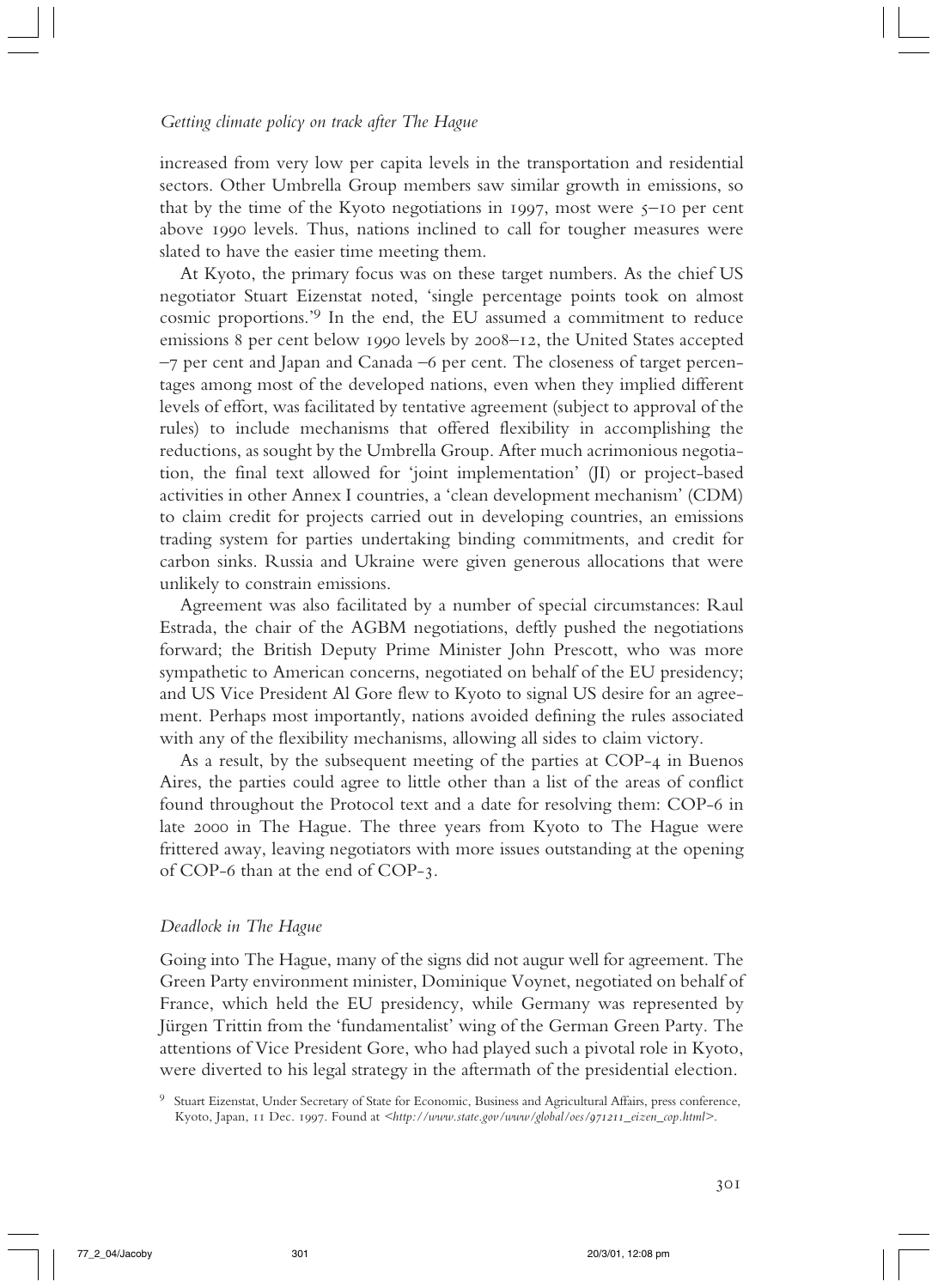After the first week of negotiations, little substantive progress had been made on the critical outstanding questions from three years earlier: new sources of funding for activities in developing countries and the conditions for their eventual participation; the role of sinks in meeting national targets; penalties for non-compliance; and the rules for the Kyoto mechanisms, especially emissions trading. When negotiations ground to a halt with two days left, the president of COP-6, Dutch environment minister Jan Pronk, presented a compromise that attempted to bridge the differences among the parties. The Pronk text might be faulted for relying too heavily on under-prepared ministers, expected to cut a Gordian knot, and for coming too late in the proceedings. It did, however, seek to strike the 'grand bargain' sought by many to move the Kyoto process forward. Not surprisingly, all sides initially deemed the proposal unacceptable for offering too many concessions to others.

Yet in spite of the differences, early on the last morning John Prescott was able to negotiate a tentative deal on behalf of the EU with a Clinton administration that hoped to reach an accord before leaving office. In the compromise, the Umbrella Group substantially reduced the amount of sinks it would claim, while the EU softened its position on quantitative restrictions on emissions trading. However, when the deal went back to the EU as a whole, ministers from Scandinavia and Germany refused to accept it. As the compromise collapsed, the French and British environment ministers engaged in verbal warfare over responsibility for the failure. Ultimately COP-6 was not adjourned but suspended to be resumed in several months.

In retrospect, in spite of their calls for the strictest possible arrangement, many environmental groups regretted the inability to reach agreement before George W. Bush, perceived as hostile to the Kyoto Protocol, became US President.10 On the surface, the difference that derailed the provisional settlement at The Hague appeared to be paltry, amounting to perhaps some 25 million metric tones of carbon out of a potential Kyoto reduction of some 30 times that amount.<sup>11</sup> One might ask why, under such circumstances, the European environment ministers did not seek to salvage *something* rather than sacrifice the Protocol on the altar of 'environmental integrity'. Perhaps the barrier was procedural: there was not enough time to assimilate and assess the new trade-offs. For some their action may have been publicity-driven, in that it offered an opportunity to posture to the media and domestic constituencies. Or the EU negotiators may simply have felt that offering further concessions to the United States would violate a long-standing position against provisions they characterized as loopholes.

A few weeks after the close of the meeting in The Hague, a last-ditch attempt was made to salvage the agreement. Delegates from key EU and Umbrella Group parties met in Ottawa to prepare for a ministerial-level meeting planned

<sup>&</sup>lt;sup>10</sup> Vanessa Houlder, 'Greenhouse gases environmental campaigners call for talks to resume: EU and US under pressure on climate deal', *Financial Times*,  $2$  Dec. 2000, p. 6.

<sup>&</sup>lt;sup>11</sup> Under Kyoto, OECD emissions would be reduced by approximately 830 million tonnes of carbon below the 2010 baseline: International Energy Agency, *World energy outlook 2000* (Paris: OECD/IEA, 2000), p. 233.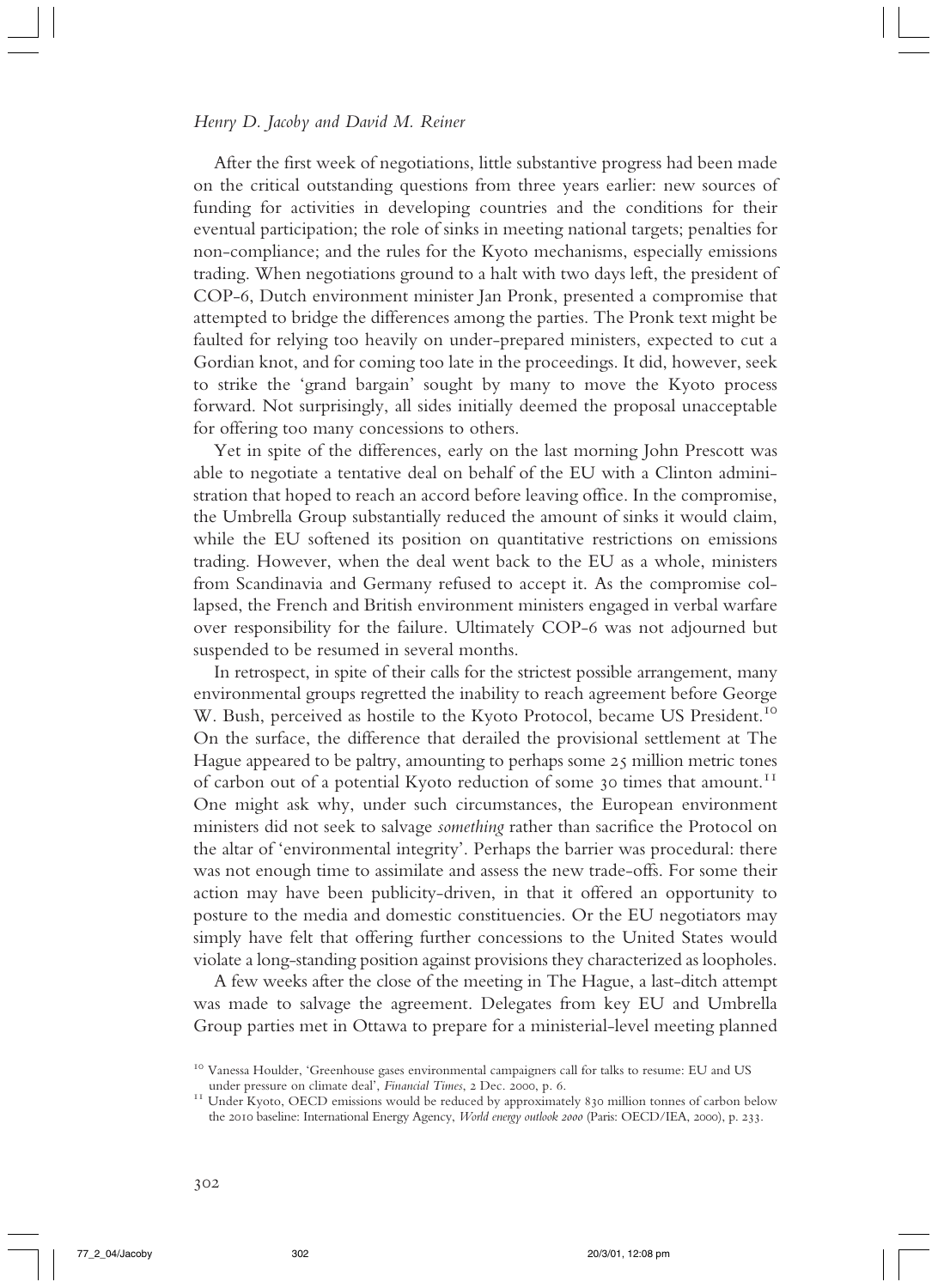soon after in Oslo, where it was hoped the differences could be resolved. Ottawa did not go well. The talks again collapsed, with each side accusing the other of hardening positions taken in the final hours in The Hague, and the Oslo meeting was cancelled.

Prospects for the resumed COP-6 talks do not appear any brighter since The Hague and Ottawa. In January 2001 Sweden, a critic of the attempted compromise at The Hague, assumed the EU presidency. The incoming US administration has offered no hint of a possible retreat from its criticism of the Kyoto Protocol during the election campaign. While campaigning, Bush described Kyoto as a 'a bad deal for America and Americans'.12 The new National Security Adviser, Condoleezza Rice, singled out the Kyoto Protocol for special criticism, saying that 'a treaty that does not include China and exempts "developing" countries from tough standards…cannot possibly be in America's national interest.'13

Given the significance attached to the climate question by many governments, the United States cannot simply disengage from the FCCC process. One of Colin Powell's first actions as Secretary of State was to ask that the reconvened COP-6, originally scheduled for May–June 2001, be deferred at least until July to give the administration time to prepare. Even with that delay agreed, however, it may be only at COP-7, slated for Marrakech in November 2001, that a serious discussion can be conducted with the new US administration. Even then the prospects are not good. Official comments submitted in early January on the Pronk proposal (even before the change in US administration) suggest how far apart the United States and EU were all along.<sup>14</sup>

# *Prospects for US ratification*

Even if agreement had been reached in The Hague, would US ratification have been likely? Some see movement in this direction: in an increasing public awareness and acceptance of the science behind the threat of climate change, in growing numbers of US firms taking on voluntary commitments, and in interest among farm state Senators in credits for carbon sinks. However, while these changes may alter the tenor of the debate, the opposition of the incoming Bush administration is clear and we know of no serious observer of US congressional politics who believes that the Senate will ratify the Protocol with its current structure and targets, or anything like the definitions in play at the close of The Hague negotiations. The US Senate acts as a high barrier to ratification of international treaties: not only is a two-thirds vote required, but Senate rules and practices give blocking power to small coalitions (or even key individuals). Examples of these difficulties can be seen in the recent defeat of the Comprehensive Test Ban Treaty, and in the refusal to bring agreements to a vote even when

<sup>12</sup> Todd Ackerman and R. G. Ratcliffe, 'Bush blasts global environmental plan', *Houston Chronicle*, 2 Sept.

<sup>1999,</sup> p. A3. 13 Condoleezza Rice, 'Promoting the national interest', *Foreign Affairs* 79: 1, Jan./Feb. 2000, p. 48.<br><sup>14</sup> See 'General Comments of the United States on the COP-6 President's Informal Note', 19 Jan. 2001,

and 'Submission by the European Union on the informal note by the President of COP6', 11 Jan. 2001.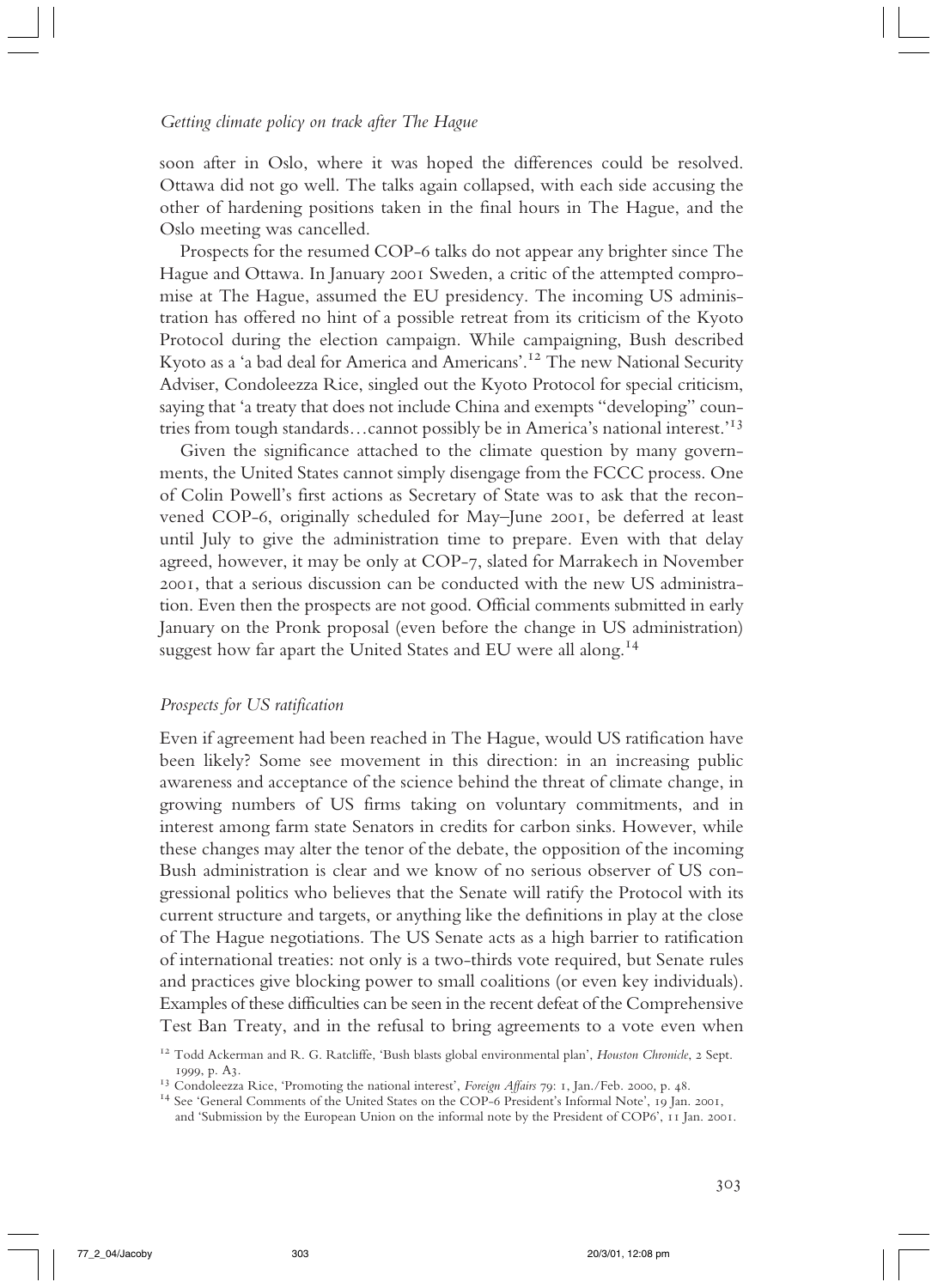there seems to be no strong opposition.<sup>15</sup> More troublesome still, the most visible Senate critics of Kyoto, Senators Byrd and Hagel, a conservative Democrat and a Republican respected in foreign affairs, represent precisely those views that will have to be won over to reach the two-thirds majority. Further, the current Senate leadership is made up of conservatives who have neither a strong domestic environmental record nor any great fondness for international agreements.<sup>16</sup>

In keeping with at least the spirit of the Byrd–Hagel resolution, two conditions appear necessary for US ratification, even given resolution of the conflict over sinks and emissions trading. One is architectural: agreement is needed on a path for voluntary accession by developing countries to participate in Kyotostyle commitments and the associated emissions trading provisions. The other is a revision of the targets to levels more in keeping with this stage in the development of a response to climate change. The reductions required to meet the current targets vary dramatically across regions. Europe would have to achieve a cut below its forecast baseline of some 17 per cent (adding an estimated 9 per cent growth to the 8 per cent Kyoto cut), whereas the United States would require a reduction below baseline of around 30 per cent.<sup>17</sup> The reductions in key Umbrella Group members would be similar in stringency to those required of the United States.

The difficulty is not just in the Kyoto reduction targets, but in the associated timetable. Even if the US Senate somehow ratified the treaty within a year or two, for Congress to develop and approve the necessary implementing legislation and the administration to prepare the needed federal rules and regulations would take several years. Even with political commitment greater than now evident, the policy measures needed to achieve this degree of change could not be put in place until, say, 2005 or later. The notion that a modern industrial state could muster the political will to turn around its heavily capital-intensive energy system and achieve a reduction in emissions of almost one-third within half a dozen years is simply not credible.

International permit trade could ease the burden of such a commitment, as would substantial credits for sinks. Unfortunately, permit trading systems also take time to create. Even with agreement on terms, such a system could be implemented only for a limited number of nations or sectors on such a short timescale; while only a very generous sinks agreement, beyond anything we can imagine the EU accepting, would provide much of a boost to the prospects for Kyoto ratification.

<sup>&</sup>lt;sup>15</sup> With the recent ratification by Saudi Arabia of the Convention on the Elimination of All Forms of Discrimination Against Women, the United States, Afghanistan, and Saõ Tome are the only signatories that have not ratified it. The United States and Somalia, which has no government, are the only two

nations that have not ratified the Convention on the Rights of the Child. <sup>16</sup> For example, among the 30 *current* Senate Republicans who received a zero rating from an environmental NGO for their performance in the last Congress were the majority leader, the chair of the Energy and Natural Resources Committee, the chair of the Foreign Relations Committee and the chair of the Republican Policy Committee. None of the four has received a non-zero score since 1993. See League of Conservation Voters, *2000 national environmental scorecard*, Washington DC. <sup>17</sup> IEA, *World energy outlook 2000*, p. 233.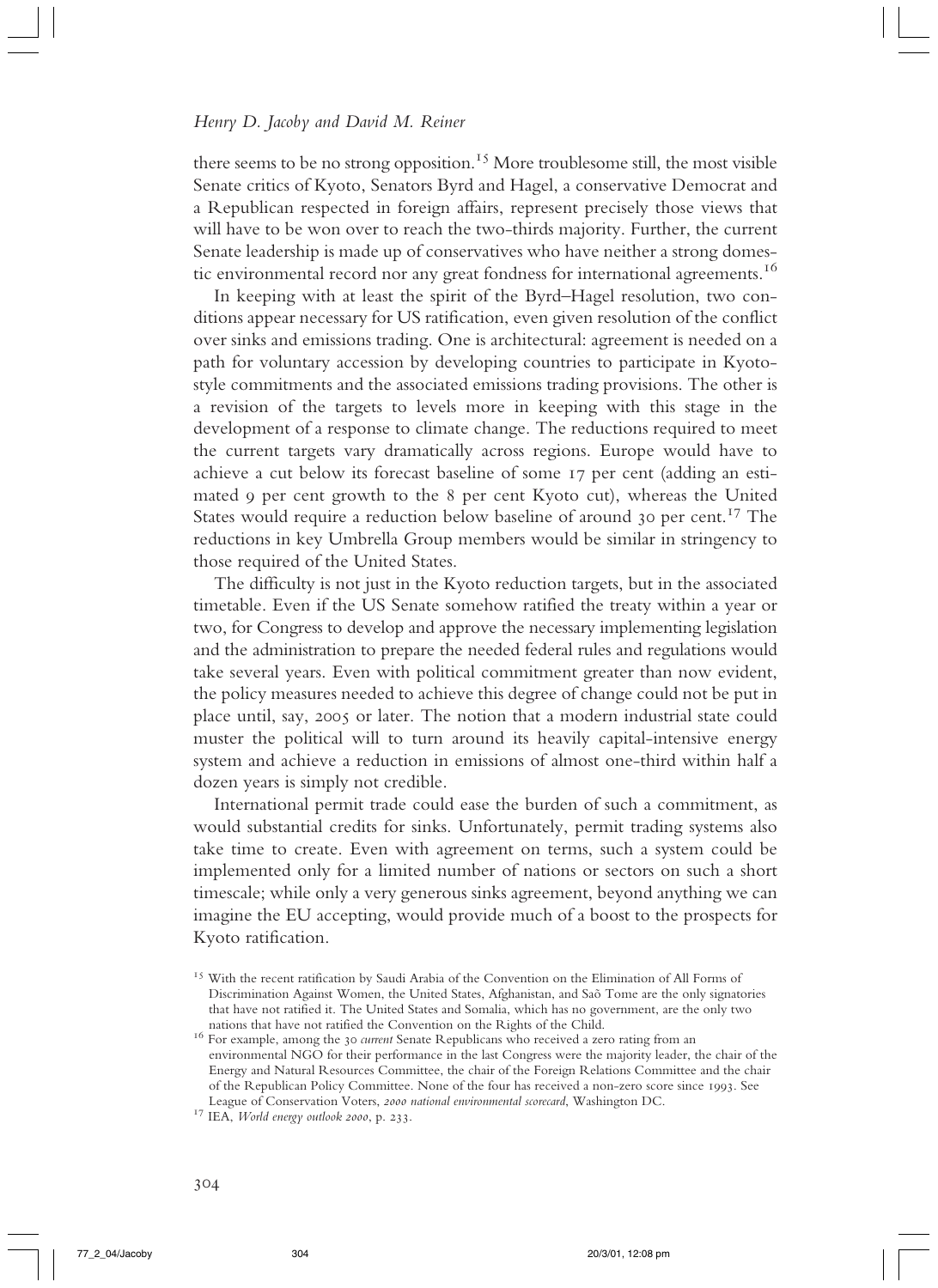## **Next steps in the negotiations**

Given this state of affairs, what are the possible ways forward for the climate regime? We see three possible directions that the international negotiations might take. First, the Kyoto text could be accepted as is, with the EU leading the way, and the Protocol ratified even knowing that the United States and many other Umbrella Group members would not follow suit. Alternatively, if the global approach taken in the FCCC were deemed to be flawed, climate negotiations could be restricted to those nations willing to undertake short-term emissions reductions. Finally, nations could stay with the general approach adopted in Rio, Berlin and Kyoto, but fashion changes to the existing Protocol to attract the participation of all Annex I states.

#### *Entry into force without the United States*

For the Kyoto Protocol to enter into force, it must be ratified by at least 55 nations, including those representing 55 per cent of 1990 Annex I emissions. It is this second provision that makes it difficult (though not quite impossible) for the Protocol to enter into force without the United States. If the Protocol were ratified by the EU, Russia, Ukraine and Japan, however, the 55 per cent condition would be met, and the group that had ratified it could proceed to try to resolve the issues that have confounded international negotiations in recent years. For the EU and others to take this kind of leadership would put both the European commitment and the architecture developed in the Rio–Berlin– Kyoto process to a real-world test.<sup>18</sup>

How likely is this outcome? In 2002, the World Summit on Sustainable Development or 'Rio+10' will provide the first formal opportunity to review the state of the different conventions signed at Rio. At the G8 meeting in Otsu, Japan in April 2000, Japanese and EU leaders supported the entry into force of the Kyoto Protocol by the symbolic 2002 date, though this proposal was resisted by Canada and the United States.<sup>19</sup> Further, many European environmentalists and even some European leaders argue that ratification should proceed even in the absence of agreement on the issues so far left unsettled.<sup>20</sup> The response of Russia and Ukraine is uncertain, but agreement to proceed with Kyoto might be integrated with continuing European–Russian discussion of energy cooperation. For Japan, ratification by Europe, combined with a desire that the Protocol, named after its ancient capital of Kyoto, be a success would create pressure for action. On the other hand, the costs of meeting its Kyoto commitment would be very high, particularly if the use of flexible mechanisms were limited, as insisted by the EU, and resistance from economic ministries and industry would likely be intense in the absence of American ratification.

<sup>&</sup>lt;sup>18</sup> For an exploration of this prospect, see Hermann Ott's article in this issue.<br><sup>19</sup> Mikiko Miyakawa, 'Climate change commitment real, G-8 ministers say', *Daily Yomiuri*, 13 April 2000, p. 3.<br><sup>20</sup> Paul Brown, 'Leave US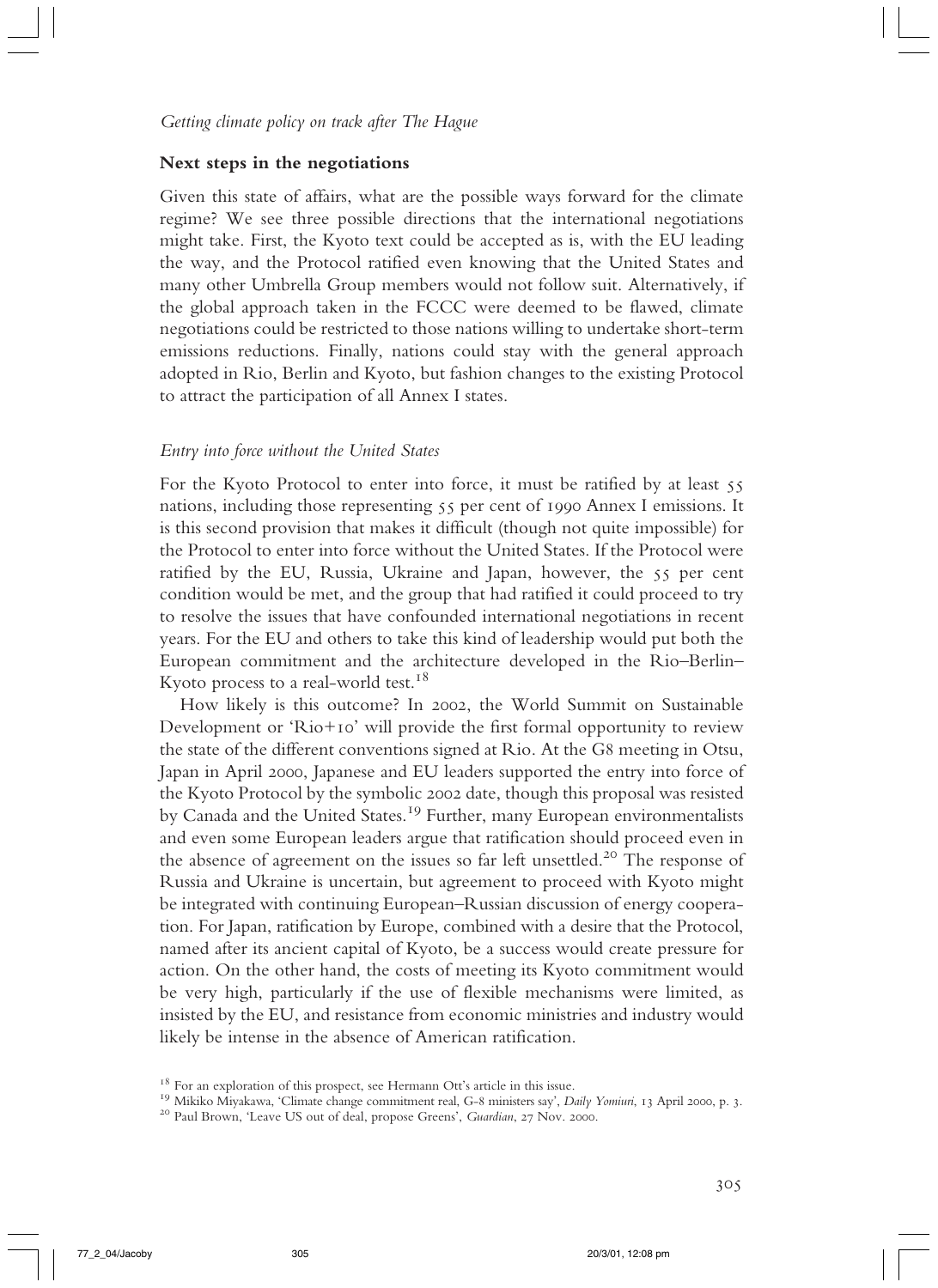Many pieces have to fit together for such an EU-led strategy to succeed, and we view it as highly unlikely that the Protocol with its current provisions and targets will enter into force in this way.

## *Return to Rio?*

Events in the last days of negotiations in The Hague and Ottawa indicate the degree to which progress depends on agreement between Europe and the United States. Over the months ahead, the discussions could move outside the UN and into a smaller setting, perhaps the Organization for Economic Cooperation and Development. To deal with longer-term issues, this group could be expanded to include key developing countries such as India and China. An analogous pattern can be found in the development of the trade regime over the last halfcentury, where the advanced, industrialized nations agreed to various rules and restrictions, anticipating that others would join as they developed. New ideas might emerge more easily in a smaller, less formal setting. Other architectures for the system could be explored, along with alternatives to national targets and timetables that might allow differences to be bridged in ways hitherto impossible in a global forum.<sup>21</sup>

Such a formal move to another venue seems very unlikely, however. Early in the evolution of the climate negotiations a limit on the number of participants might have been feasible, but virtually every nation in the world has now ratified the Framework Convention. To put this treaty aside would have wider implications for global diplomacy and the role of international institutions, and few countries are likely to support abandoning this global approach. Moreover, the 'softer' provisions of the FCCC that promote capacity building, emissions inventories, reporting and monitoring are vital to any eventual credible participation by developing countries. Throughout the Kyoto process most attention focused on reconciling the EU and the Umbrella Group, and an outright break from the UN forum would further antagonize many in this important group. As a Malaysian newspaper noted after the Ottawa meeting, 'The entire voice of the majority of the world's people and governments is now lost…The final deal that the US and EU agree on may not be the best deal for the rest of us.'22 Unlike the international trading system, even the early stages of the climate process are susceptible to considerable leverage on the part of the developing countries, both because of the interest among developed nations in access to cheaper emissions reductions and, ironically, because the Byrd–Hagel resolution makes their participation a pivotal condition for US ratification.

<sup>21</sup> Examples include taxes (see Richard N. Cooper, 'Toward a real global warming treaty', *Foreign Affairs* 77: 2, March/April 1998) and 'safety valve' systems (as proposed by Raymond Kopp, Richard Morgenstern, William Pizer and Michael Toman, 'A proposal for credible early action in US climate policy', *RFF Weathervane*, Feb. 1999). <http://www.weathervane.rff.org/features/feature060.html>. An emphasis on adaptation is suggested by Daniel Sarewitz and Roger Pielke, Jr, 'Breaking the global-

warming deadlock', *The Atlantic Monthly*, July 2000, pp. 54–64. <sup>22</sup> Sarah Sabaratnam, 'Stormy weather ahead', *New Straits Times (Malaysia)*, 2 Jan. 2001, p. 1.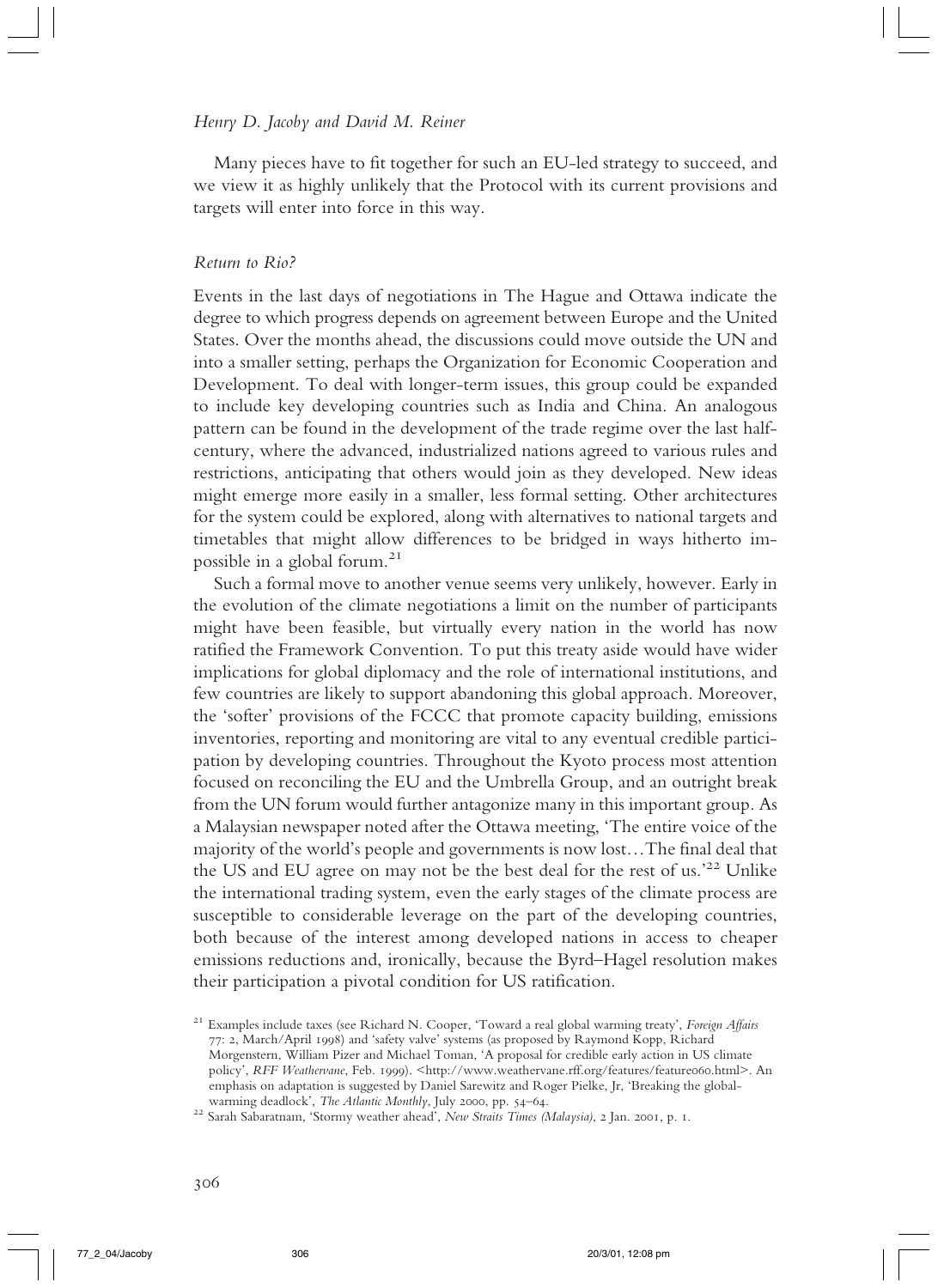# *Return to Kyoto?*

Suppose, then, as is likely, that negotiations continue to be deadlocked over the details of the Kyoto definitions, and ratification by the required 55/55 per cent cannot be achieved while important components remain in dispute, yet nations do not yet see an advantage in moving the negotiations outside the UN framework. Another possibility is to correct the problems in the Kyoto text. Nations could put aside the targets negotiated at Kyoto, and seek agreement on the definitions. Once the structure was agreed, they could return to negotiate targets that were appropriate to the detailed provisions and to the economic conditions relevant at that point. In the meantime, whether causally related or not, severe weather events could strengthen support for short-term actions, and new scientific evidence could further improve public understanding of the issue. In this manner the overall architecture of the Kyoto approach, including national targets and timetables and flexibility mechanisms, would be preserved, albeit with different numbers. As a senior official in Japan's ministry of foreign affairs observed early in the conference at The Hague, 'To be honest, we should have made the rules first.<sup>'23</sup>

Considering its opposition to sinks and significant use of credits for emissions reductions carried out abroad, however, the EU would not be likely to renegotiate the targets unless the changes were accompanied by American support for stricter rules. Unfortunately, the current strategy for securing Senate approval now appears contingent on inclusion of substantial contributions from sinks to appeal to farm state Senators. In any case, it is unclear whether the EU would be willing to retreat from the more favourable position in which it finds itself with respect to the Kyoto targets, because some in Europe interpret this result as emanating from a stronger moral commitment rather than to good fortune. In addition, issues of importance to developing countries such as adaptation aid, technology transfer and compensation were shouldered aside in the last days of The Hague. Thus it may be some years before a fundamental revision of the Kyoto rules and targets is undertaken.

## **Constructive actions in the absence of a global agreement**

Given the level of distrust among key participants, it is not clear which, if any, of the three approaches above will be followed. One might even ask whether there is any real prospect for progress in the climate negotiations in the short term. An essential question to address is what intermediate actions can productively be taken now, while negotiations proceed. Several areas of effort recommend themselves: domestic actions to reduce emissions, already under way in most Annex I countries, should be strengthened; valuable activities established in the Framework Convention need to be preserved; and work should proceed on accounting rules that are essential to the Kyoto agreement and are not in

<sup>23</sup> Malini Goel, 'The Japanese perspective, three years after Kyoto', *Earth Times*, 16 Nov. 2000.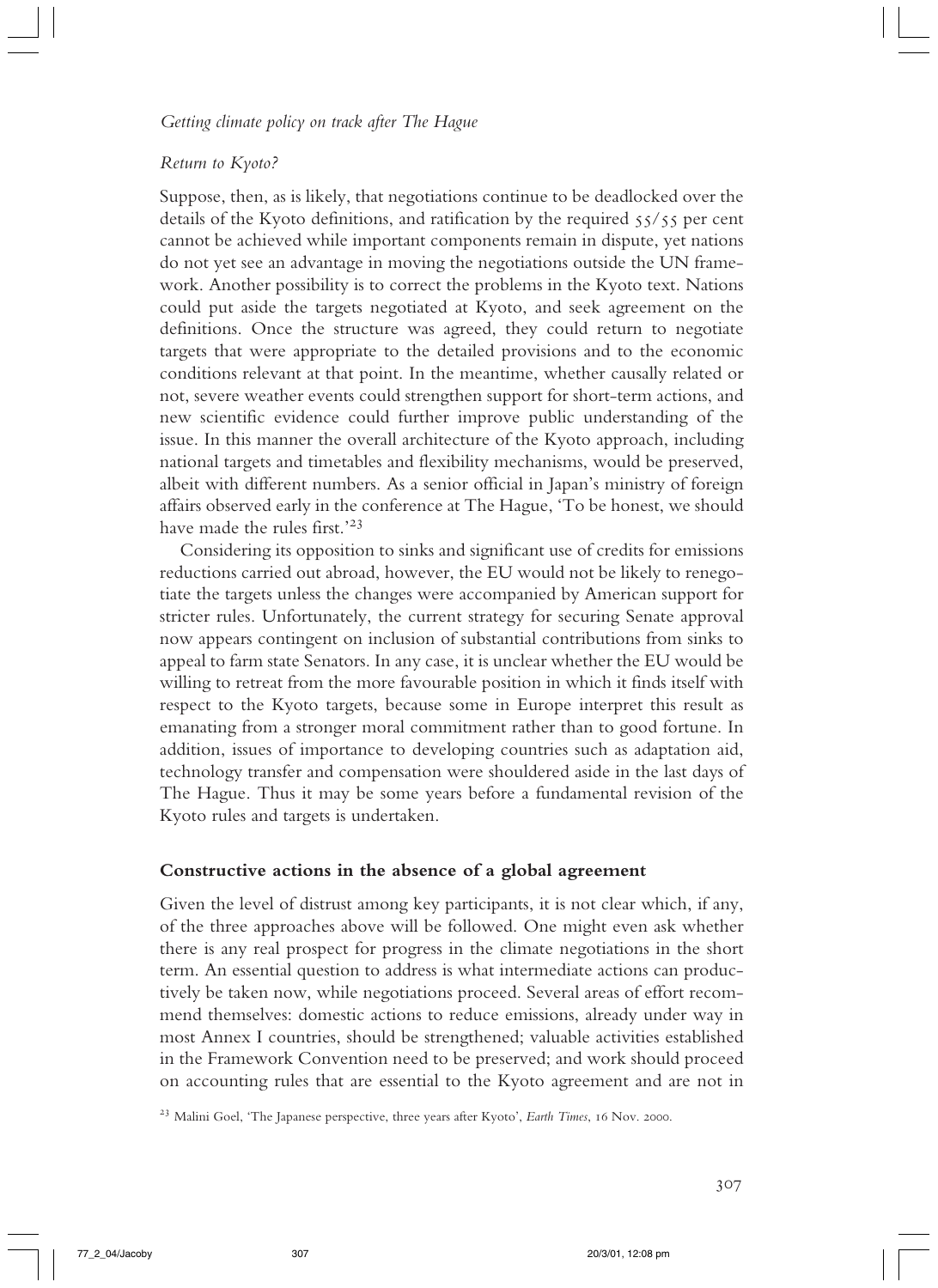dispute. Progress in these areas might facilitate consensus on the more divisive issues. If these easier steps are not pursued, and if, even worse, the policy dialogue descends into recrimination, future negotiations will surely be made more difficult.

## *Domestic actions*

Whatever happens in the international negotiations, programmes already under way in many countries will continue. Some Annex I countries will ratify the Kyoto Protocol, and use their negotiated reduction as an 'aim', or perhaps even a hard target, for domestic programmes. Others, which may reject the Kyoto targets, will still pursue domestic programmes with or without an overarching national goal by which to judge progress. Countries may also evolve various forms of international flexibility mechanisms to recognize reductions purchased though emissions trades or acquired by means of projects in other countries. While the sum of these actions may not amount to reductions on the scale of the Kyoto targets, it is important that these efforts proceed and grow in scope and intensity. As noted earlier, the lack of trust among the parties is a corrosive element in the negotiations, and demonstrations of national action could improve the likelihood of success at a later date.

Beginning in the early 1990s a number of European countries, primarily in Scandinavia, imposed carbon taxes designed to slow growth in emissions and in some cases to raise revenue for environmental priorities. At the same time, in response to the voluntary 'aim' agreed at Rio, most Annex I nations developed largely voluntary programmes to reduce emissions. The stringency of such measures may be limited by concern for competitiveness or claims that burdens are inequitable. Still, it may be possible to make early-stage efforts without raising these problems, particularly among the richer countries. In the United States, resistance to 'backdoor ratification' of Kyoto has actually retarded progress or even analysis of emissions reduction measures, and removal of the basis for this argument could allow a number of useful proposals to proceed.<sup>24</sup>

More strenuous efforts also need to be made in the search for long-term options. The Kyoto text emphasizes the obligation of the richer countries to encourage technology transfer to developing countries. But little or nothing is said about the need for new technology to deal with emissions mitigation *within* the developed world. In fact, if nations ever do commit to deep emissions reductions, the only way to preserve healthy economic growth will be through low-carbon technologies that at present either do not exist or are high cost. Thus an important advance that could be achieved now is a commitment by developed countries, individually or jointly, to increase R&D funding substantially and promote technology diffusion. Such an effort need not conflict

<sup>&</sup>lt;sup>24</sup> Véronique Bugnion and David M. Reiner, 'A game of climate chicken: can EPA regulate greenhouse gases before the US Senate ratifies the Kyoto Protocol?', *Environmental Law* 30: 3, Sept. 2000, pp. 491–525.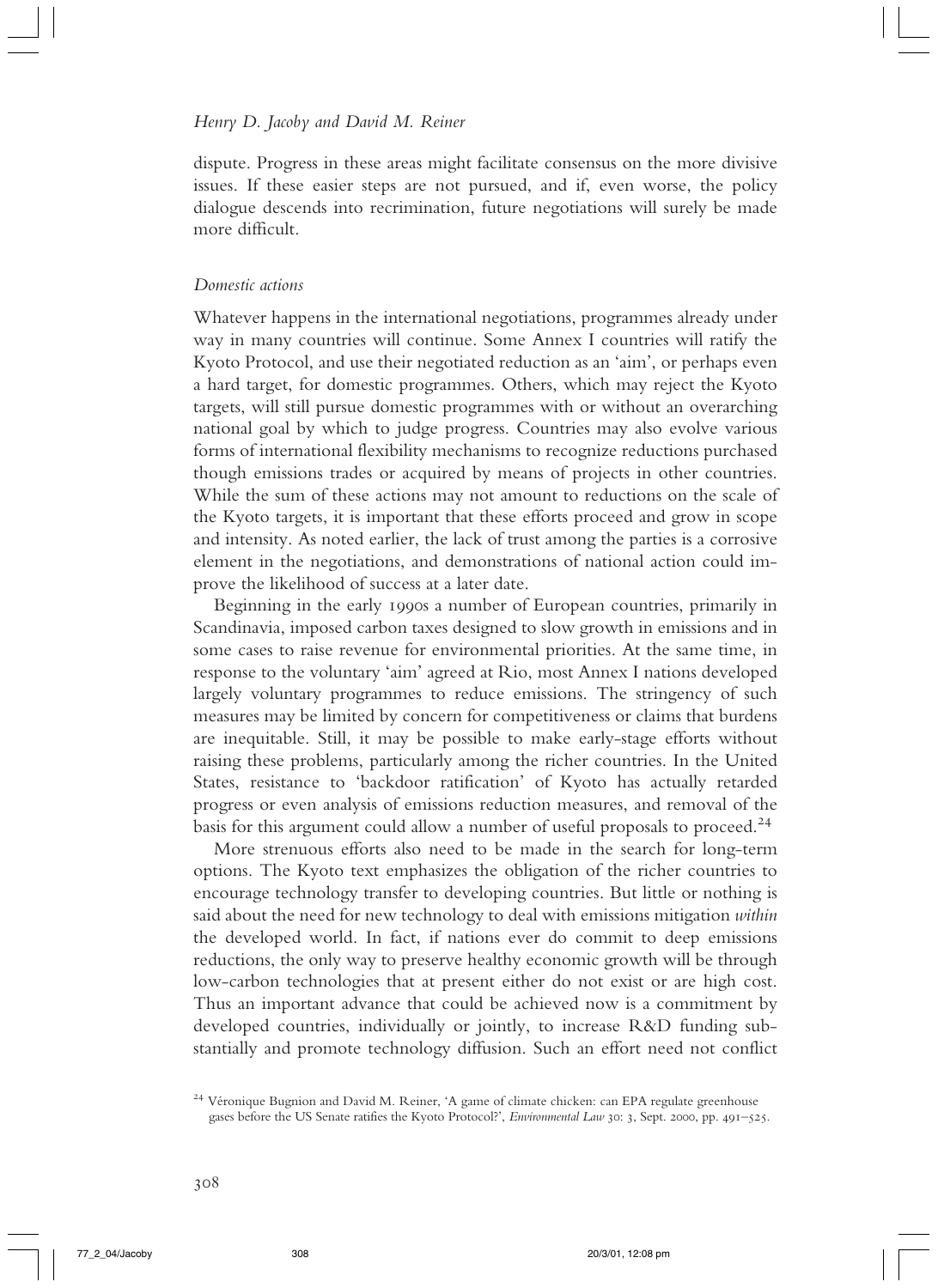with the FCCC process. In a similar vein, the funding of increased scientific understanding, including training scientists from developing countries, will be critical to maintaining and deepening popular and political understanding of the issues at stake.

# *Activities already initiated under the FCCC*

A number of useful programmes have been initiated under the FCCC, and care should be taken not to damage them if the negotiations themselves are disrupted. Crucial among these is the system of periodic national communications covering greenhouse gas emissions and national response programmes. These data are vital to understanding the climate issue and to future negotiation among nations, both for assessing compliance and for enabling the credible accession of developing countries. Reporting should be expanded to include all international emissions transactions, including trade in emissions permits and exchange of project-level credits (into some easily accessible registry). Institutionally, the FCCC Secretariat has acted as a valuable clearing house for national communications and other climate change resources, and its role should be preserved and enhanced.

Another example is capacity-building. An effective long-term programme to address climate risk is not possible without the eventual participation of developing countries. So, whatever the fate of Kyoto-style targets and timetables, it makes sense to proceed with proposals made in The Hague for increases in aid for capacity-building in these countries and for assistance with technology transfer. A major component of this capacity-building is the continuation and augmentation of support for work on national communications. Further, because some low-lying and least-developed countries are particularly vulnerable to the effects of climate change, the richer countries should proceed to meet their FCCC obligation to provide aid for adaptation to climate change, as further elaborated in the Kyoto text and in the Pronk proposal.

## *Developing accounting guidelines*

Lacking a Kyoto-type global agreement, nations will develop their own schemes, with the details tailored to the economic structure and political institutions of each. For most domestic programmes, diversity presents no problem to international discussions, and may provide useful experience with a wide set of measures. However, diversity in the treatment of cross-border exchange of emissions allocations, or project-level credits, may make it difficult to achieve integration later. Trading systems will be helpful in achieving cost reductions, and may serve as a mechanism for expanding the membership of any emissions agreement. Therefore, the preservation of as coherent a set of definitions and rules as possible may improve the prospects for a well-functioning market if and when a comprehensive agreement is finally achieved.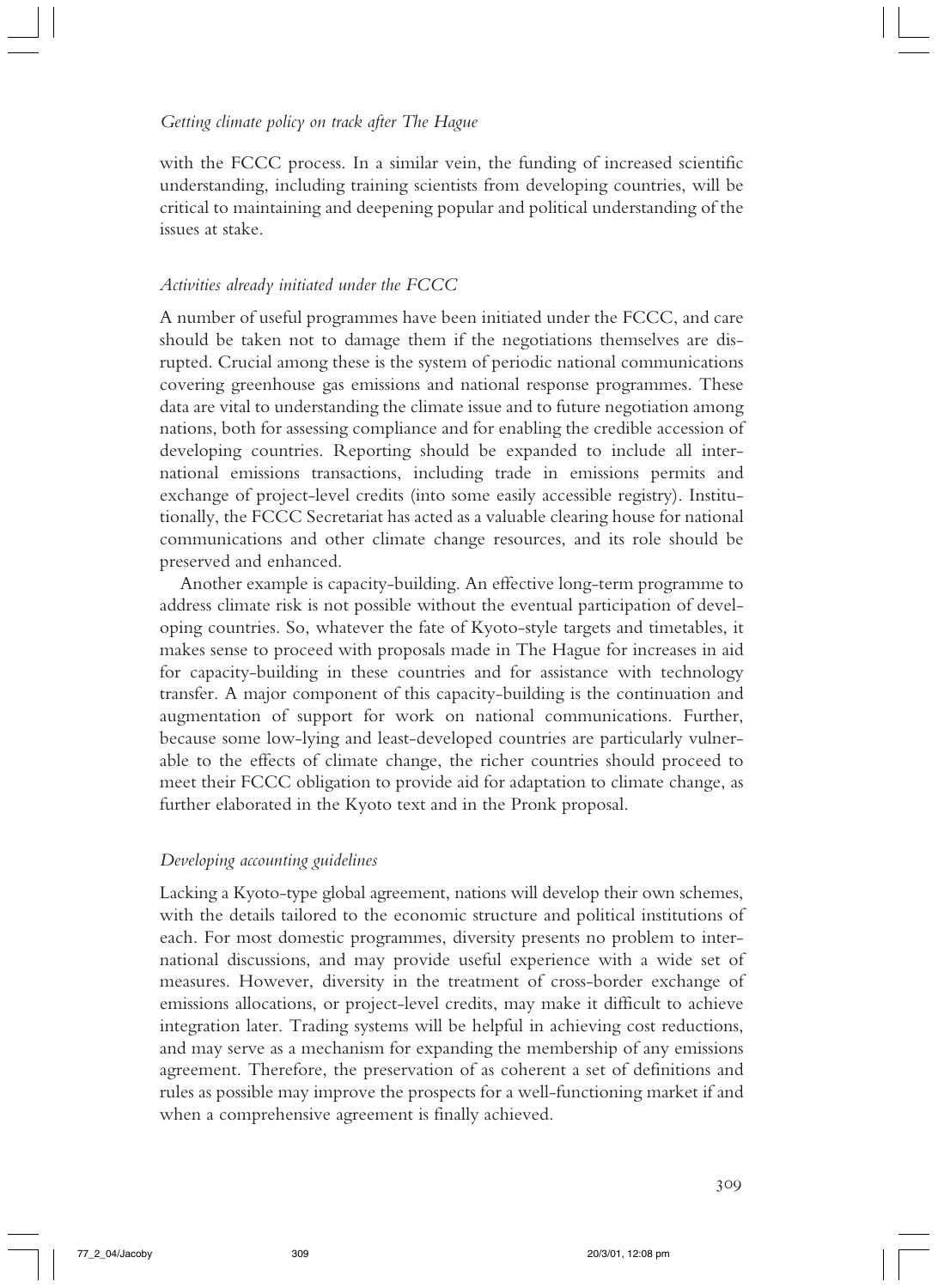Unfortunately, national systems are already progressing in potentially inconsistent directions.<sup>25</sup> Differences are manifest both narrowly, in terms of how emissions are defined and measured, and more broadly, in terms of their scope (i.e. the number of sectors included, and whether the trading system includes greenhouse gases besides carbon dioxide, or sinks).<sup>26</sup> Other important differences include whether national, sectoral or firm-level caps are binding, and whether the entire allocated quota of permits can be traded or just a much smaller quantity of credits generated *ex post*.

On the trading front, Denmark moved first by enacting a trading programme limited to the electric power sector that it hopes to expand to other nations. The United Kingdom's national strategy is centred on a climate change levy planned for April 2001, but the plan includes a carbon emissions trading system (limited to industry) that allows firms to adopt a cap on emissions and thereby avoid most of the levy.<sup>27</sup> France allows energy-intensive industries to negotiate voluntary agreements to avoid a proposed national carbon tax, but the French system allows tradable permits to be generated only *ex post*, when emissions can be proved to have been lower than the target. $^{28}$  The most ambitious national systems extend beyond the industry and utility sectors and carbon dioxide emissions. Sweden hopes to cover 75 per cent of its overall (multi-gas) greenhouse emissions by 2008, and Norway has a system that would cover almost 90 per cent. To build expertise and support an EU-wide compliance system, the European Commission has proposed starting a limited EU-wide emissions trading scheme by 2005, beginning with carbon dioxide emissions from large fixed-point sources.<sup>29</sup>

The difficulties that might result from inconsistent systems within the EU offer a microcosm of the larger challenge. In the United States most proposals have been explicitly designed to be independent of Kyoto. For example, a bipartisan group of senators has proposed a cap-and-trade system for carbon dioxide from the electric power sector, with a cap unrelated to the Protocol's provisions.30 Moreover, nations are not the only entities that will not wait for resolution of the international process. Large multinationals such as Shell and BP-Amoco have developed internal emissions trading systems, and utilities have engaged in trades of carbon emissions permits. The first cross-border trades,

26 On the problems of partial caps, see Robert W. Hahn and Robert N. Stavins, 'What has Kyoto wrought? The real architecture of international tradable permit markets', Resources for the Future,

<sup>&</sup>lt;sup>25</sup> For a review of progress in developing emissions trading programmes as of autumn 2000, see A. Denny Ellerman, 'Tradable permits for greenhouse gas emissions: a primer with particular reference to Europe',

discussion paper 99–30, Washington DC.<br><sup>27</sup> UK Emissions Trading Group, 'Outline proposals for a UK emissions trading scheme', 2nd edn (London:<br>Confederation of British Industry, 2000).

<sup>&</sup>lt;sup>28</sup> MIES-Industry Working Group, *Implementing an emissions credits trading system in France to optimize* 

*industry's contribution to reducing greenhouse gases*, Paris, 31 March 2000.<br><sup>29</sup> European Commission, 'Green paper on greenhouse gas emissions trading within the European Union',<br>COM (2000)87. Found at: <*http://europa.e* 

<sup>&</sup>lt;sup>30</sup> During the campaign President Bush endorsed a four-pollutant regulatory scheme including carbon dioxide, but has since retreated from this pledge. See Eric Pianin and Amy Goldstein, 'Bush drops a call for emission cuts', *Washington Post*, 14 March 2001, p. A1.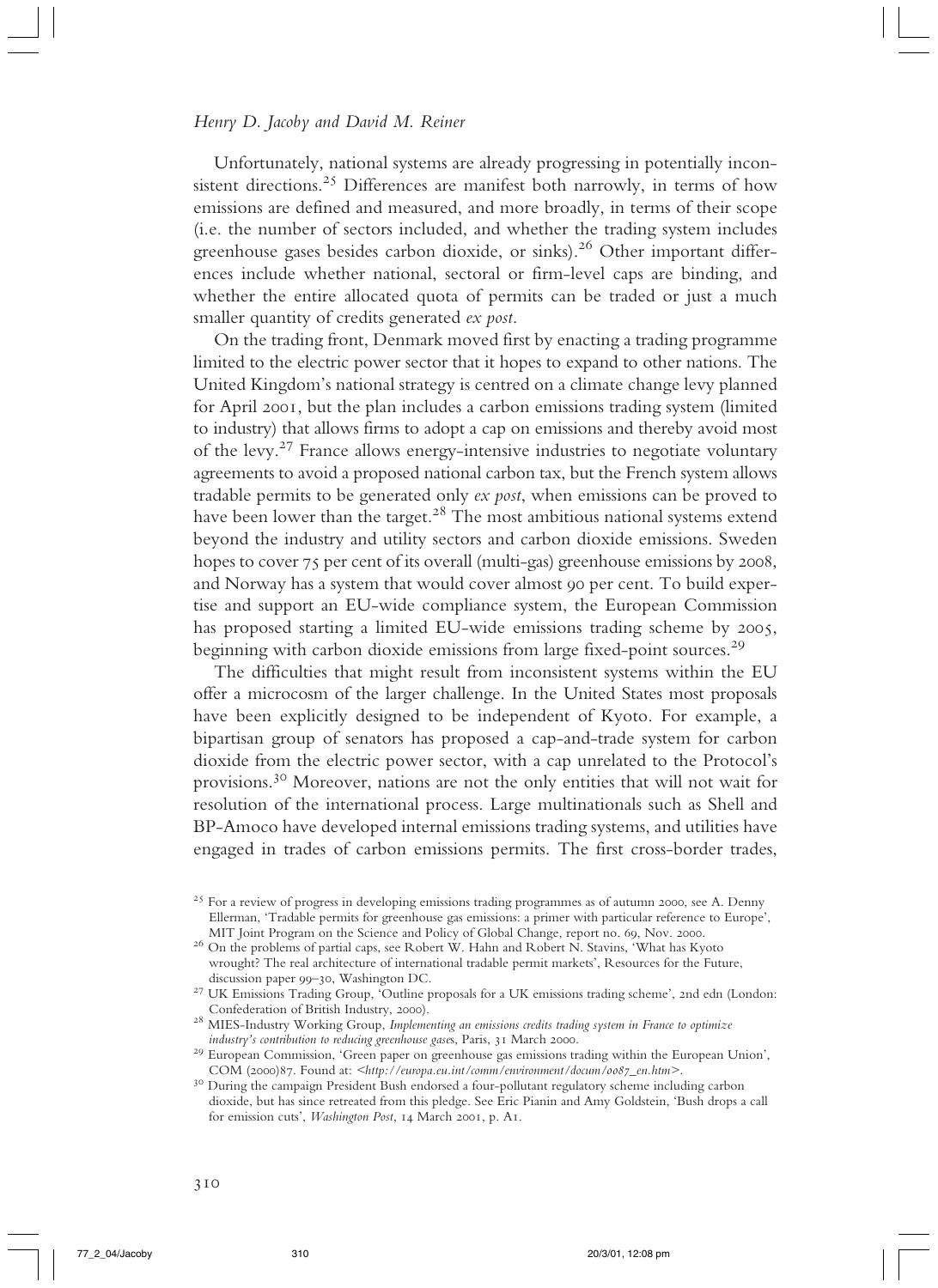between the American utility Niagara-Mohawk and Canada-based Suncor, have been concluded, signalling the potential expansion of trading beyond national borders from the very beginning. Markets for carbon futures have even begun to develop, though these systems are contingent on at least national- or sectoral-level caps.

Creativity may also be found in the initiation of project-level credit schemes. Such a development is likely to first be taken between nations with existing close relationships (e.g. the United States and Mexico, or Finland and Estonia). Independent schemes also may emerge from international organizations. One example of a new multilateral form is the World Bank's Prototype Carbon Fund (PCF), launched in January 2000. Instead of negotiating emissions reductions projects on a bilateral, project-by-project basis, a number of national governments and firms are funding a basket of projects, in exchange for a pro rata share of the emissions reductions.<sup>31</sup> Though originally meant to complement the Kyoto mechanisms, PCF has generated its own momentum and funding and could move forward even without a comprehensive agreement defining the CDM.

In the interest of the eventual integration of such arrangements into an encompassing international agreement, it will be useful for any bilateral or multilateral agreements to be roughly consistent in their terms and definitions. Critical questions include the setting of common rules or conditions for participation, the definition of where and how permits are defined (e.g. upstream or downstream, direct and/or indirect *via* some energy measure), and rules for banking and borrowing. As with permit trading systems created in the absence of a global agreement, the terms for receiving JI- or CDM-type project credits will also be worked out in bilateral agreements. Therefore, a valuable intermediate step, while awaiting the resolution of the larger issues, would be an effort to lay out accounting guidelines for these transactions, gaining agreement where it can be found. The reliance on reductions carried out abroad and what gets credited were, of course, at the heart of the disagreement at The Hague. But the division has been over *how much* a party can count (e.g. amount of sinks, numbers of permits purchased abroad), not *how* the counting is to be done.

# **Final thoughts**

We do not pretend that this brief list contains all of the activities that need to go forward, nor are we confident that the political will exists even to support adequate funding for these measures, which face little opposition in principle. One could imagine that failure of the Kyoto process might provide these elements with a new impetus and lead to their strengthening, or that deadlock may rob the entire process of its rationale and motive force. Nor do we know the extent to which multinational firms may act as an important catalyst for action.

<sup>31</sup> John J. Fialka, 'World Bank ties new fund to emissions', *Wall Street Journal Europe*, 19 Jan. 2000.